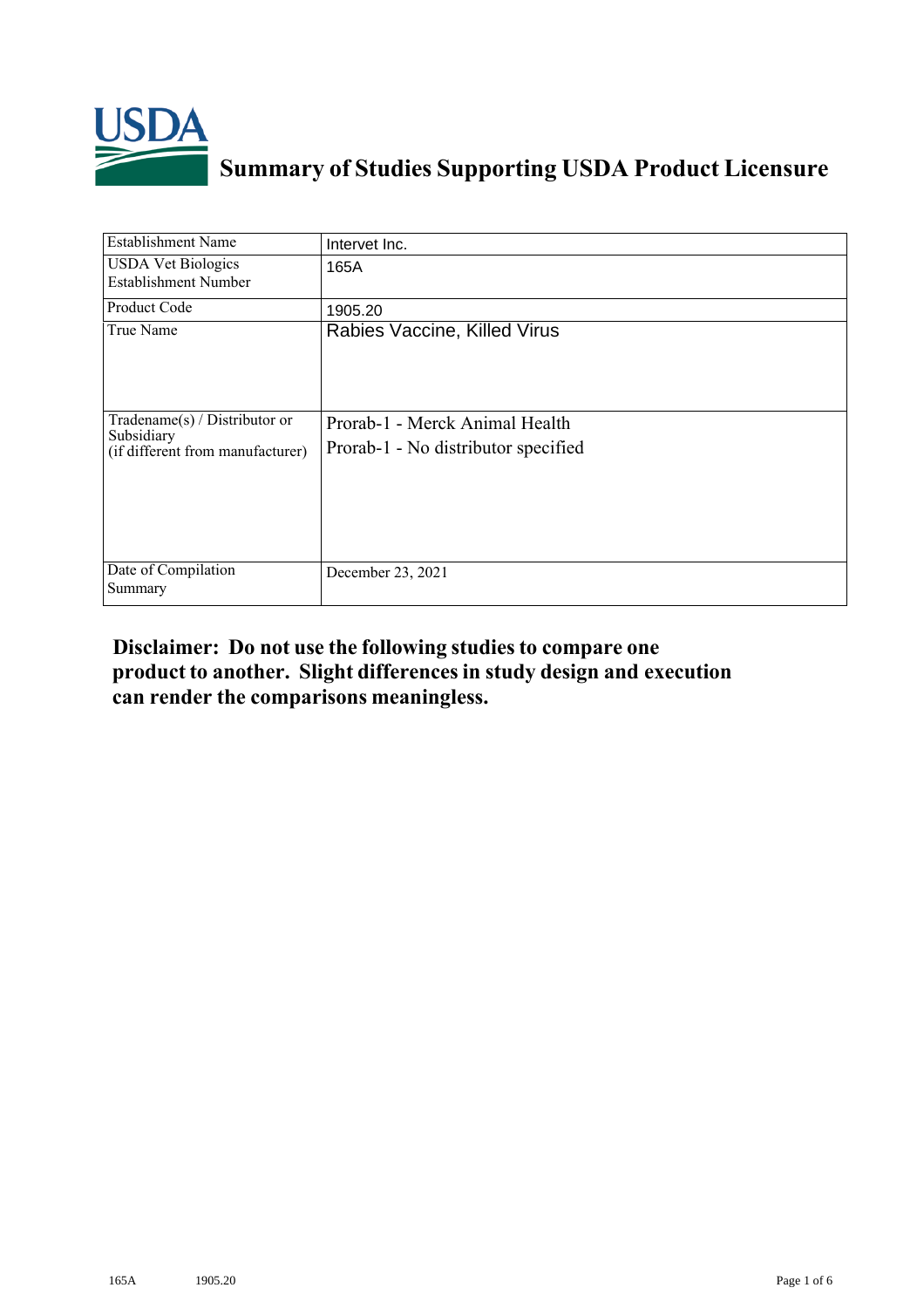| <b>Study Type</b>              | Efficacy                                                                                                                                                                                                                                                                                                                    |
|--------------------------------|-----------------------------------------------------------------------------------------------------------------------------------------------------------------------------------------------------------------------------------------------------------------------------------------------------------------------------|
| <b>Pertaining to</b>           | Rabies virus                                                                                                                                                                                                                                                                                                                |
| <b>Study Purpose</b>           | To demonstrate effectiveness and a 2-year duration of immunity                                                                                                                                                                                                                                                              |
|                                | against rabies.                                                                                                                                                                                                                                                                                                             |
| <b>Product Administration</b>  | Intramuscular (IM) and Subcutaneous (SC)                                                                                                                                                                                                                                                                                    |
| <b>Study Animals</b>           | Dogs                                                                                                                                                                                                                                                                                                                        |
| <b>Challenge Description</b>   |                                                                                                                                                                                                                                                                                                                             |
| <b>Interval observed after</b> |                                                                                                                                                                                                                                                                                                                             |
| challenge                      |                                                                                                                                                                                                                                                                                                                             |
| <b>Results</b>                 | Study data were evaluated by USDA-APHIS prior to product<br>licensure and met regulatory standards for acceptance at the time<br>of submission. No data are published because this study was<br>submitted to USDA-APHIS prior to January 1, 2007, and APHIS<br>only requires publication of data submitted after that date. |
| <b>USDA Approval Date</b>      | July 22, 1993                                                                                                                                                                                                                                                                                                               |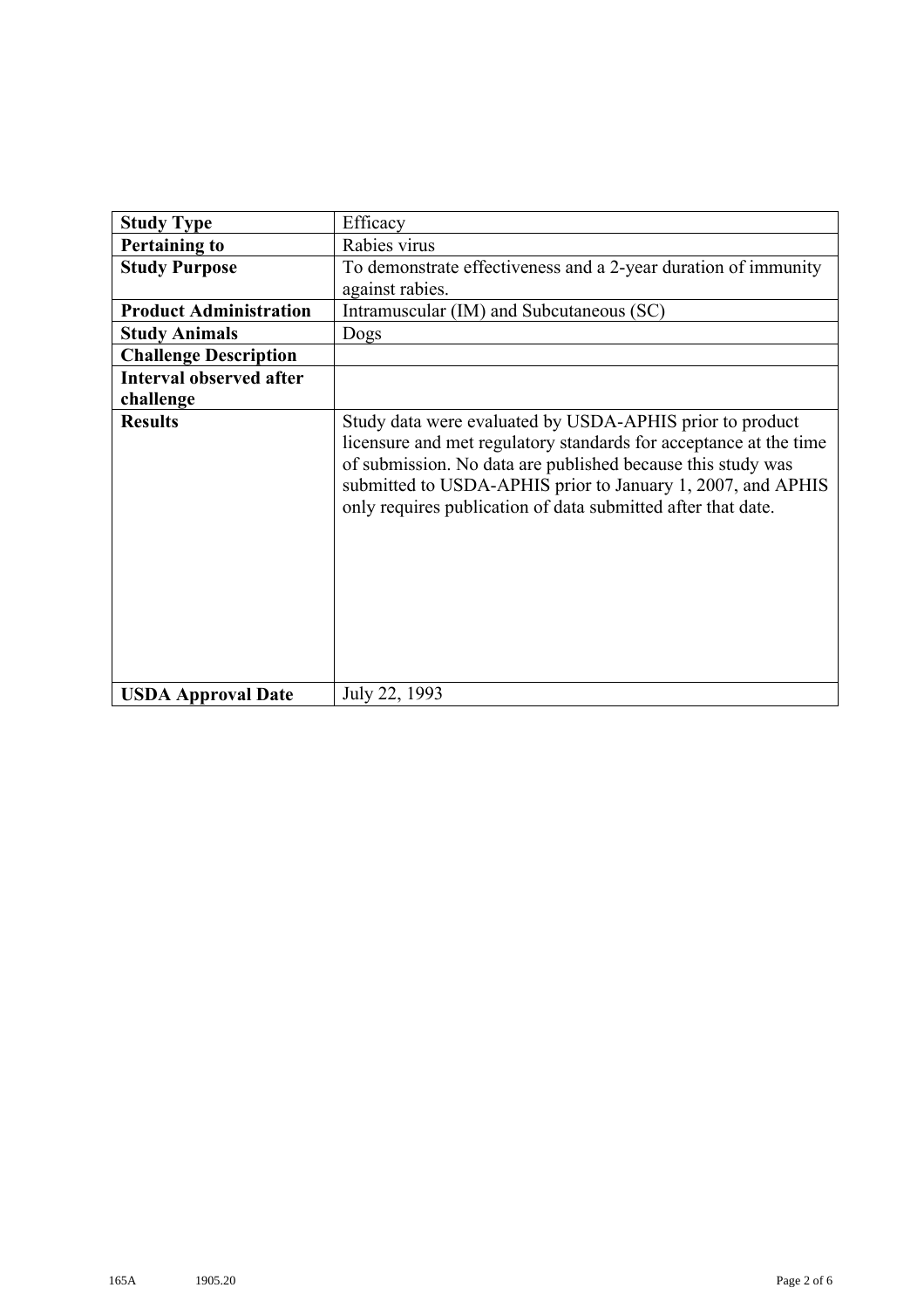| <b>Study Type</b>              | Efficacy                                                                                                                                                                                                                                                                                                                    |
|--------------------------------|-----------------------------------------------------------------------------------------------------------------------------------------------------------------------------------------------------------------------------------------------------------------------------------------------------------------------------|
| <b>Pertaining to</b>           | Rabies virus                                                                                                                                                                                                                                                                                                                |
| <b>Study Purpose</b>           | To demonstrate effectiveness and a 1-year duration of immunity                                                                                                                                                                                                                                                              |
|                                | against rabies.                                                                                                                                                                                                                                                                                                             |
| <b>Product Administration</b>  | Intramuscular (IM)                                                                                                                                                                                                                                                                                                          |
| <b>Study Animals</b>           | Cats                                                                                                                                                                                                                                                                                                                        |
| <b>Challenge Description</b>   |                                                                                                                                                                                                                                                                                                                             |
| <b>Interval observed after</b> |                                                                                                                                                                                                                                                                                                                             |
| challenge                      |                                                                                                                                                                                                                                                                                                                             |
| <b>Results</b>                 | Study data were evaluated by USDA-APHIS prior to product<br>licensure and met regulatory standards for acceptance at the time<br>of submission. No data are published because this study was<br>submitted to USDA-APHIS prior to January 1, 2007, and APHIS<br>only requires publication of data submitted after that date. |
| <b>USDA Approval Date</b>      | July 22, 1993                                                                                                                                                                                                                                                                                                               |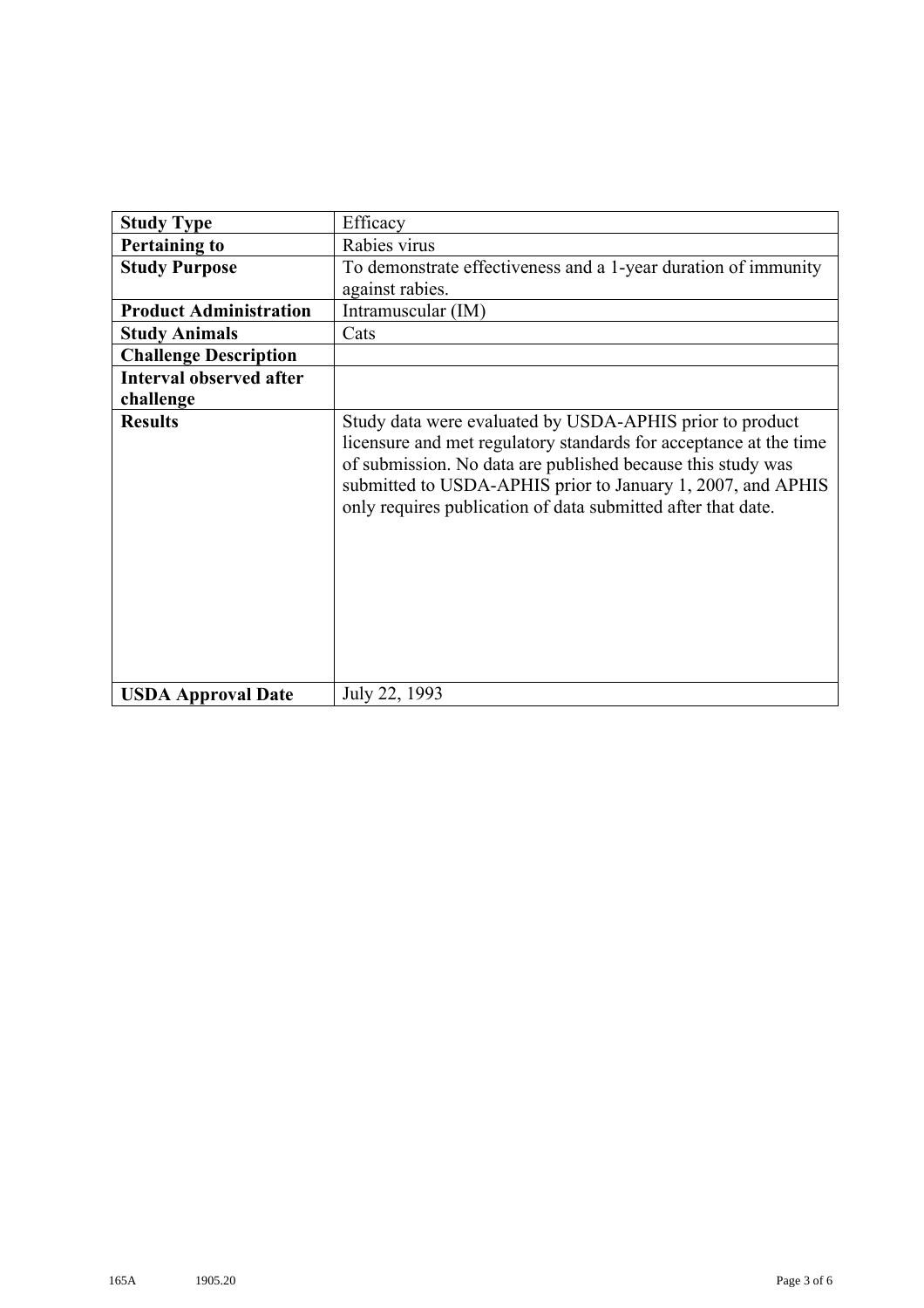| <b>Study Type</b>              | Safety                                                                                                                                                                                                                                                                                                                      |
|--------------------------------|-----------------------------------------------------------------------------------------------------------------------------------------------------------------------------------------------------------------------------------------------------------------------------------------------------------------------------|
| <b>Pertaining to</b>           | ALL                                                                                                                                                                                                                                                                                                                         |
| <b>Study Purpose</b>           | Demonstrate safety under typical field conditions.                                                                                                                                                                                                                                                                          |
| <b>Product Administration</b>  | One dose administered subcutaneously (SC) or intramuscularly                                                                                                                                                                                                                                                                |
|                                | (IM)                                                                                                                                                                                                                                                                                                                        |
| <b>Study Animals</b>           | Dogs                                                                                                                                                                                                                                                                                                                        |
| <b>Challenge Description</b>   |                                                                                                                                                                                                                                                                                                                             |
| <b>Interval observed after</b> |                                                                                                                                                                                                                                                                                                                             |
| challenge                      |                                                                                                                                                                                                                                                                                                                             |
| <b>Results</b>                 | Study data were evaluated by USDA-APHIS prior to product<br>licensure and met regulatory standards for acceptance at the time<br>of submission. No data are published because this study was<br>submitted to USDA-APHIS prior to January 1, 2007, and APHIS<br>only requires publication of data submitted after that date. |
| <b>USDA Approval Date</b>      | February 25, 1994                                                                                                                                                                                                                                                                                                           |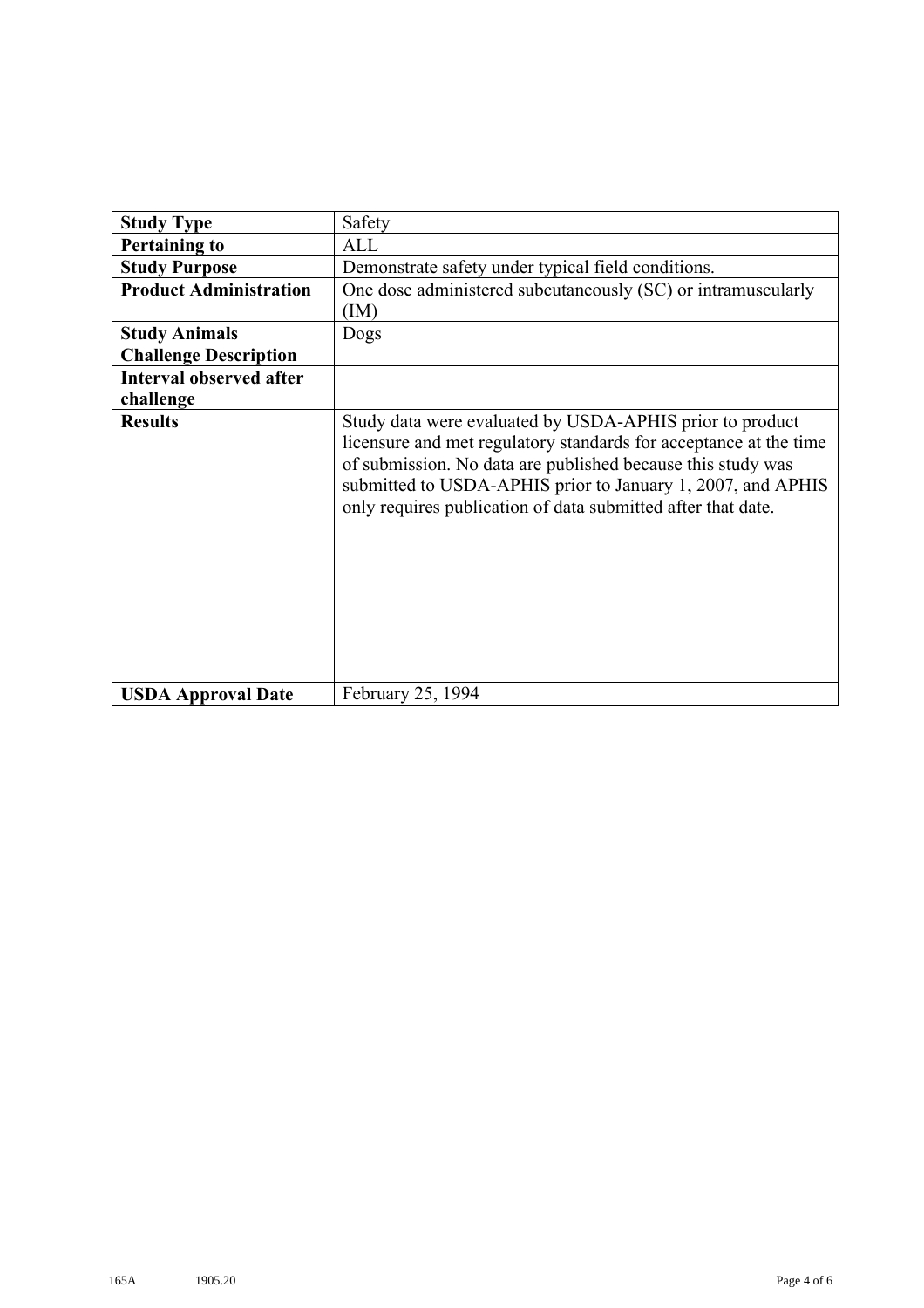| <b>Study Type</b>              | Safety                                                                                                                                                                                                                                                                                                                      |
|--------------------------------|-----------------------------------------------------------------------------------------------------------------------------------------------------------------------------------------------------------------------------------------------------------------------------------------------------------------------------|
| <b>Pertaining to</b>           | ALL                                                                                                                                                                                                                                                                                                                         |
| <b>Study Purpose</b>           | Demonstrate safety under typical field conditions.                                                                                                                                                                                                                                                                          |
| <b>Product Administration</b>  | One dose administered subcutaneously (SC)                                                                                                                                                                                                                                                                                   |
| <b>Study Animals</b>           | Cats                                                                                                                                                                                                                                                                                                                        |
| <b>Challenge Description</b>   |                                                                                                                                                                                                                                                                                                                             |
| <b>Interval observed after</b> |                                                                                                                                                                                                                                                                                                                             |
| challenge                      |                                                                                                                                                                                                                                                                                                                             |
| <b>Results</b>                 | Study data were evaluated by USDA-APHIS prior to product<br>licensure and met regulatory standards for acceptance at the time<br>of submission. No data are published because this study was<br>submitted to USDA-APHIS prior to January 1, 2007, and APHIS<br>only requires publication of data submitted after that date. |
| <b>USDA Approval Date</b>      | February 25, 1994                                                                                                                                                                                                                                                                                                           |